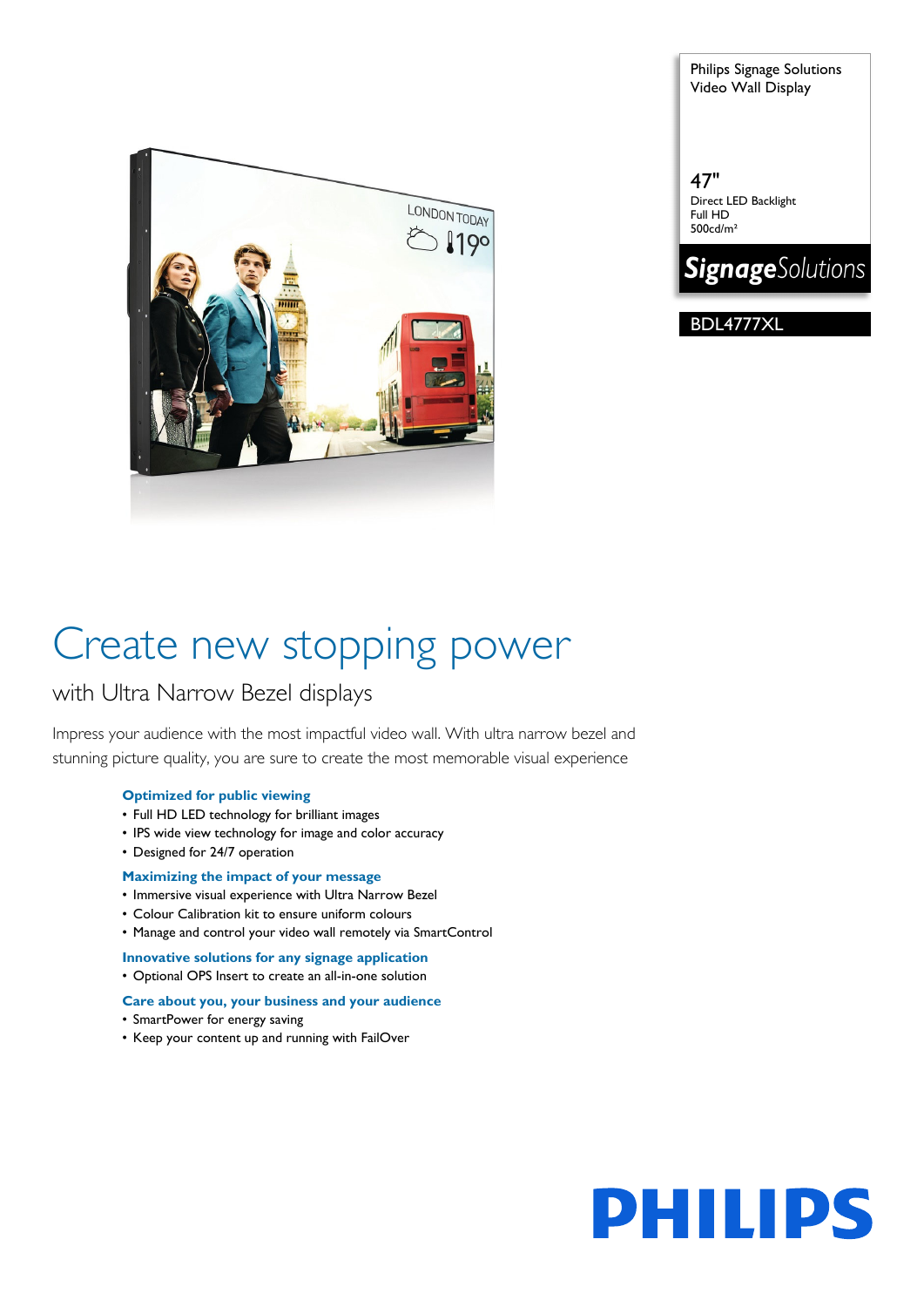## **Highlights**

#### **Full HD LED technology**

White LED's are solid state devices which light up to full, consistent brightness faster saving startup time. LED's are free from mercury content which allows for eco-friendly recycling and disposal process. LED's allow for better dimming control of LCD backlight, resulting in super high contrast ratio. It also gives superior color reproduction thanks to consistent brightness across the screen.

#### **IPS Display Technology**

Philips IPS displays uses an advanced technology which gives you extra wide viewing angles of 178/178 degree, making it possible to view the display from almost any angle - even in portrait mode. IPS displays gives you remarkably crisp images with vivid colors, especially suitable for professional video wall and menuboard applications which demand color accuracy and consistent brightness at all times.

#### **Ultra Narrow Bezel**



The next generation of video wall displays is designed with industry narrowest bezels and advanced alignment solutions. Fully exploit your impactful signage content with ultra narrow bezel displays, and make sure your

message does not get lost by thick bezels. With the ultra narrow bezels you can create seamless video wall configurations of virtually any size.

#### **SmartControl**

Connect and control your video wall from a central admin computer. SmartControl is display-based software to manage your network of displays from a single location via RJ45 and RS232. Easily identify your displays and fine-tune all display settings including resolution, brightness, contrast and SmartPower.

#### **Advanced Colour Calibration**



The Advanced Colour Calibration kit controls the luminance of the backlight, standardizes the gamma curve and calibrates the greyscale of your display network. Whether you have an impressive video wall, a catchy mosaic layout, a menu board installation or a control room each display can be adjusted to the same colour values. With this optional kit you ensure consistent colour performance over all displays in your network.

#### **FailOver**

Keeping your content up and running is critical for demanding commercial applications. While it is unlikely you will face a content disaster, FailOver provides content protection with a revolutionary technology that plays back-up content on screen in the event of a media player failure. FailOver automatically kicks in when the primary input fails. Simply select a primary input connection and a FailOver connection and your ready for instant protection.

#### **SmartPower**

The backlight intensity can be controlled and pre-set by the system to reduce the power consumption by up to 50%, which saves substantially on energy costs.

#### **OPS Insert**

Turn your display into an all-in-one digital signage solution and create a display network which is connected, intelligent and secure. Open Pluggable Specification (OPS) is an industry standard slot into which you can add an OPS-standardized media player. This cable free solution gives you the ability to install, use or maintain your hardware whenever you need.

#### **Designed for 24/7 operation**

Because business never sleeps, our signage displays are designed for 24/7 use. Taking advantage of superior components to ensure a higher level of quality, you can count on this range of models for complete around-theclock reliability.

 $\mathcal N$  SmartPower

<sup>o</sup><sub>R</sub> SmartControl **ColourCalibration**  **D** Ultra**Narrow**